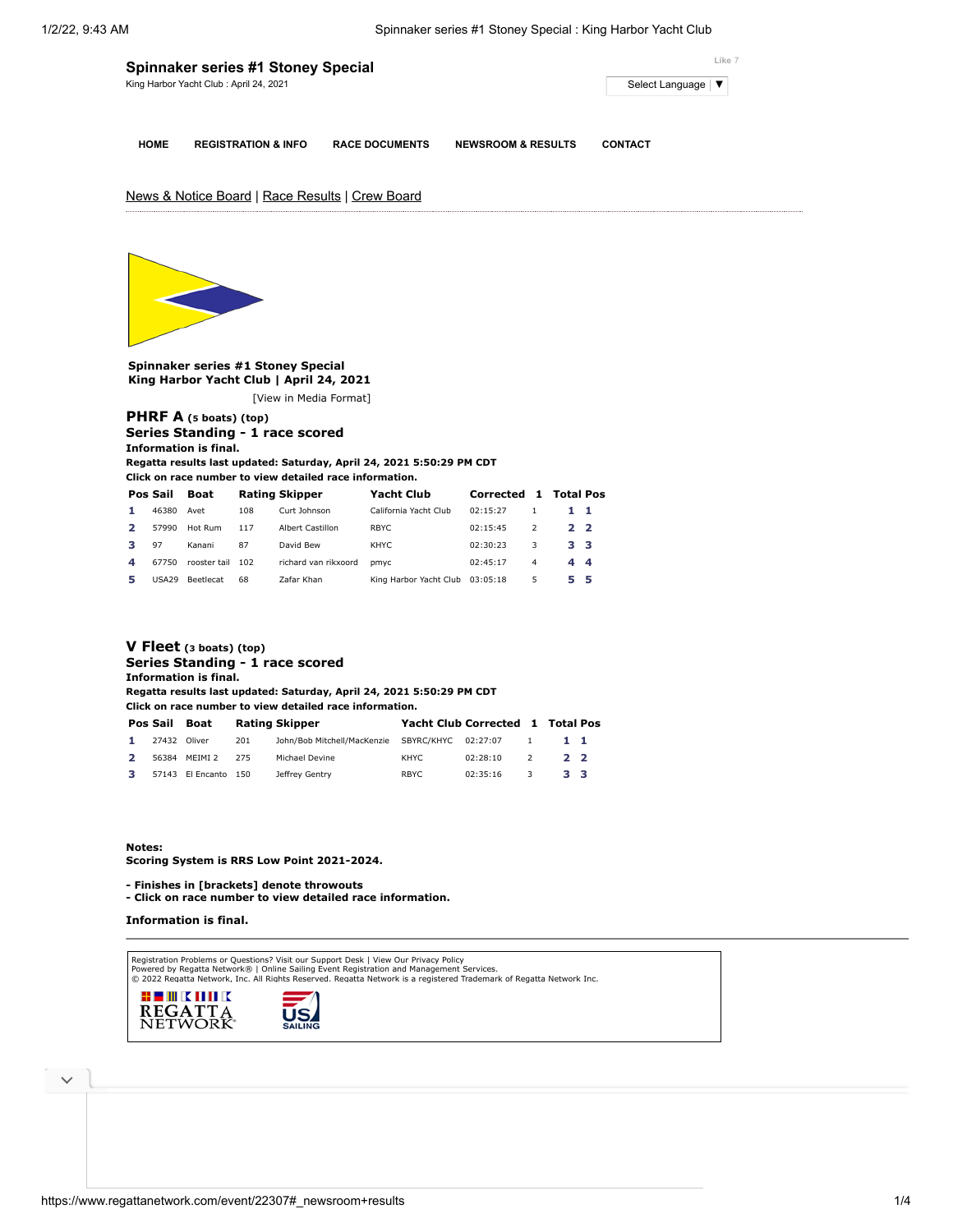$\vee$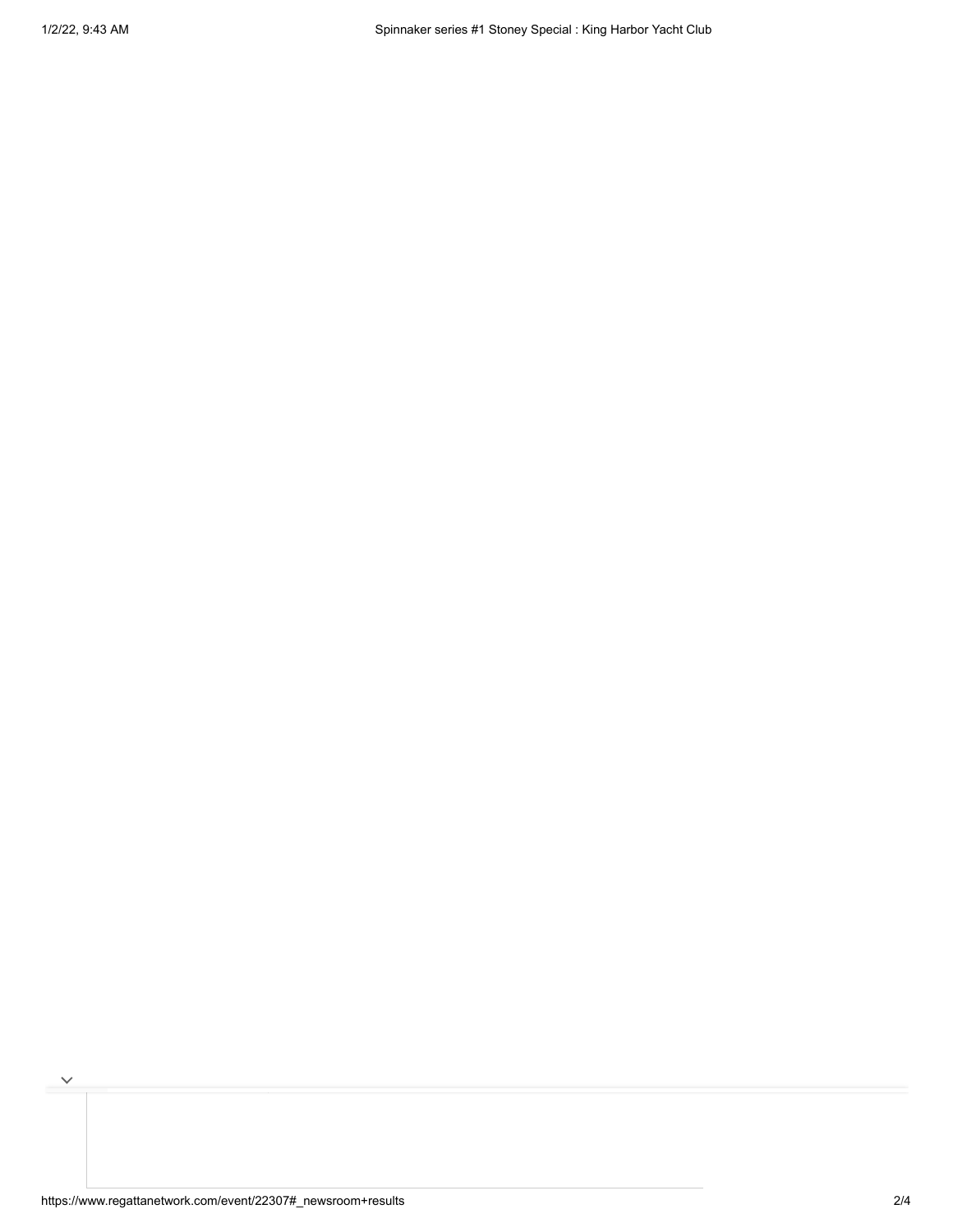$\vee$